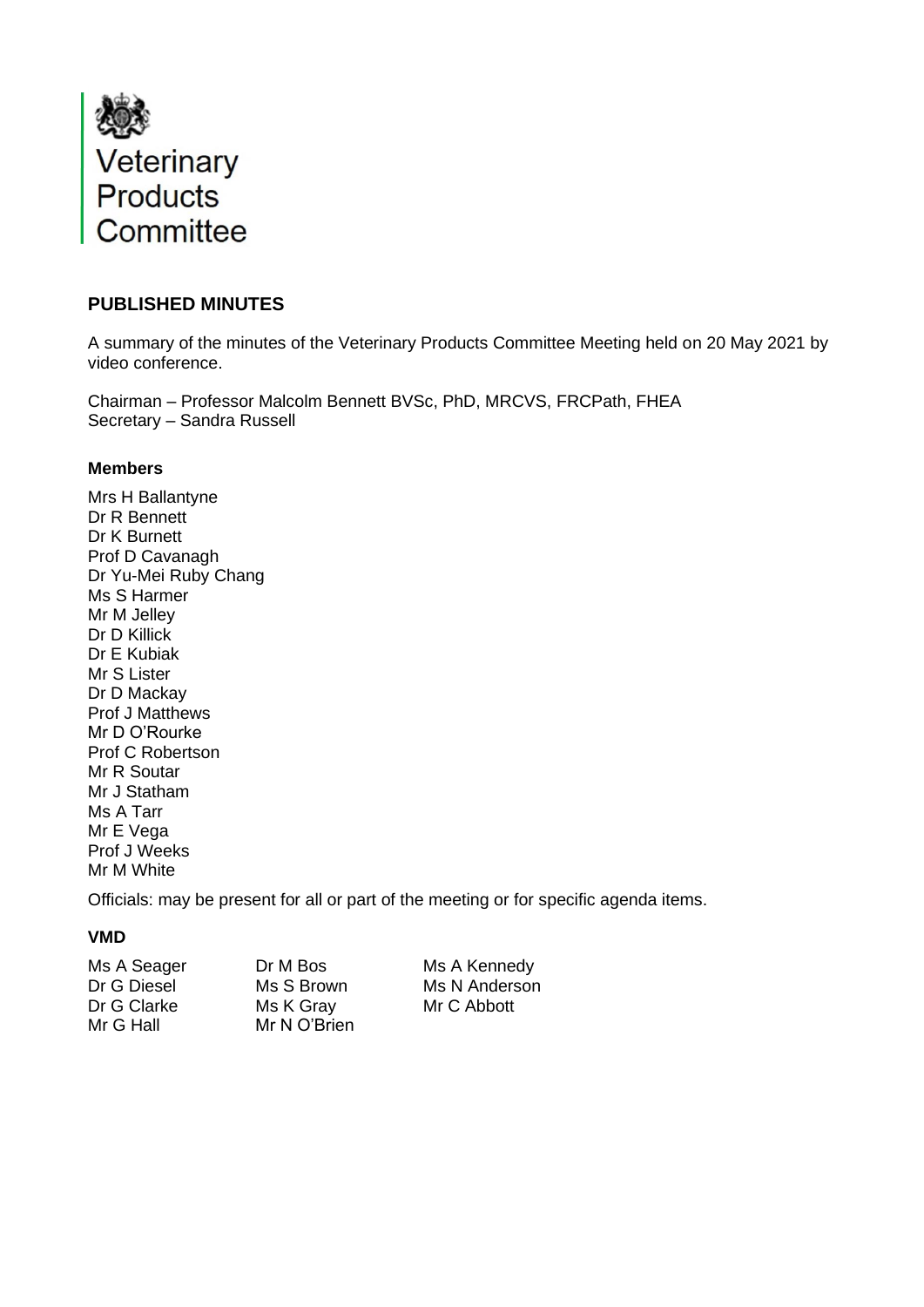- 1. Announcements and apologies for absence
- 2. Declaration of interests
- 3. Impact of climate change on diseases and use of veterinary medicines
- 4. Minutes of the meeting held on 4 February 2021
- 5. Matters arising from the minutes
	- 5.1. Working group on ectoparasiticides
	- 5.2. VPC Open meeting 2021
	- 5.3. Evaluation of VMD assessments: scoring system
	- 5.4. Special Import activity reports: ingredients
	- 5.5. Commitment study
	- 5.6. Anthelmintic resistance
- 6. UK Pharmacovigilance Report for December to March 2021
- 7. Consideration of an application: ref no. 01807/2020
- 8. Illegal supply of antibiotics in Northern Ireland
- 9. Legislation update
- 10. Items for information
- 11. Horizon scanning
- 12. Any other business
- 13. Date of next meeting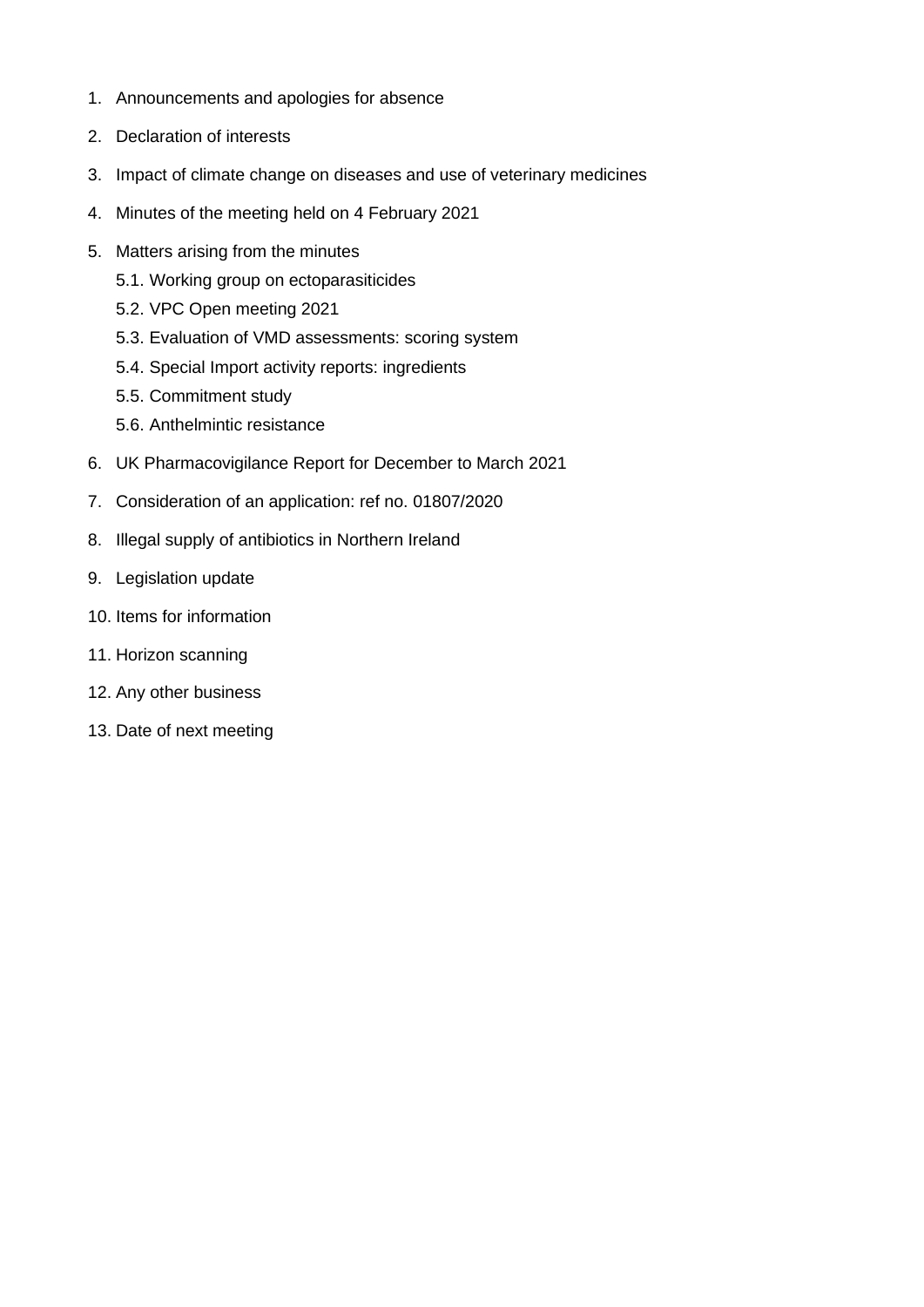## **1. Announcements and apologies for absence**

- 1.1. The Chairman reminded Members and Officials that all papers, unless otherwise indicated, and discussions of the Committee are confidential. No information relating to the proceedings of the Committee or papers presented to the Committee may be divulged to any third party.
- 1.2. There were no apologies for absence.

### **2. Declaration of interests**

2.1. The Chairman reminded Members of the procedure for declaring interests at VPC meetings. Interests declared were minuted under the individual items.

## **3. Impact of climate change on diseases and use of veterinary medicines**

- 3.1 Professor Weeks and Mr Statham gave a presentation on the effects on animal health of climate change, including how it has led to an increase in vector-borne and zoonotic animal diseases resulting to greater livestock mortality, particularly in developing countries, with harmful consequences for human health and economic wellbeing. Warmer climates have allowed diseases to spread more easily, and new medicines have been developed to combat conditions which have become endemic in the UK. Poor animal health caused by changing weather patterns has led to an increase in use of antibiotics and anthelmintics around the world and concerns about resistance developing.
- 3.2 Proposed ways forward include developing a greater understanding of the implications of climate change on animal health, promoting better use of medicines and improving cattle health to reduce their production of greenhouse gas emissions. VMD is involved in looking at new technologies in this area.

# **4. Minutes of the meeting held on 4 February 2021**

The Committee had cleared the minutes of the February meeting by correspondence and the Summary minutes were available on the VPC website [\(www.gov.uk/government/organisations/veterinary-products-committee/about/membership\)](http://www.gov.uk/government/organisations/veterinary-products-committee/about/membership).

#### **5. Matters arising from the minutes**

- 5.1. Minute 5.4.2: Working group on ectoparasiticides
	- 5.1.1 The Chairman reported that several bodies had indicated they would like to contribute to the VPC's group looking into the effect of ectoparasiticides on the environment and he will consult with Professor Weeks about the way forward.
- 5.2. Minute 5.5.1: VPC Open meeting 2021
	- 5.2.1 Members proposed the following topics for the 2021 Open meeting: the effect of ectoparasiticides on the environment, the effect of climate change on use of veterinary medicines and human adverse event reporting. To be decided closer to time after a date for the meeting is decided.
- 5.3. Minute 7.2: Evaluation of VMD assessments: scoring system
	- 5.3.1 It was agreed to replace the points scoring system for the VPC's annual evaluation exercise with a more qualitative one. The guidance will need to be amended to make it clear what is expected from members.
- 5.4. Minute 9.2.2: Special Import activity reports
	- 5.4.1 Ingredients information had been added to the Special Import activity reports to be considered under item 10.2.
- 5.5. Minute 10.2: Commitment study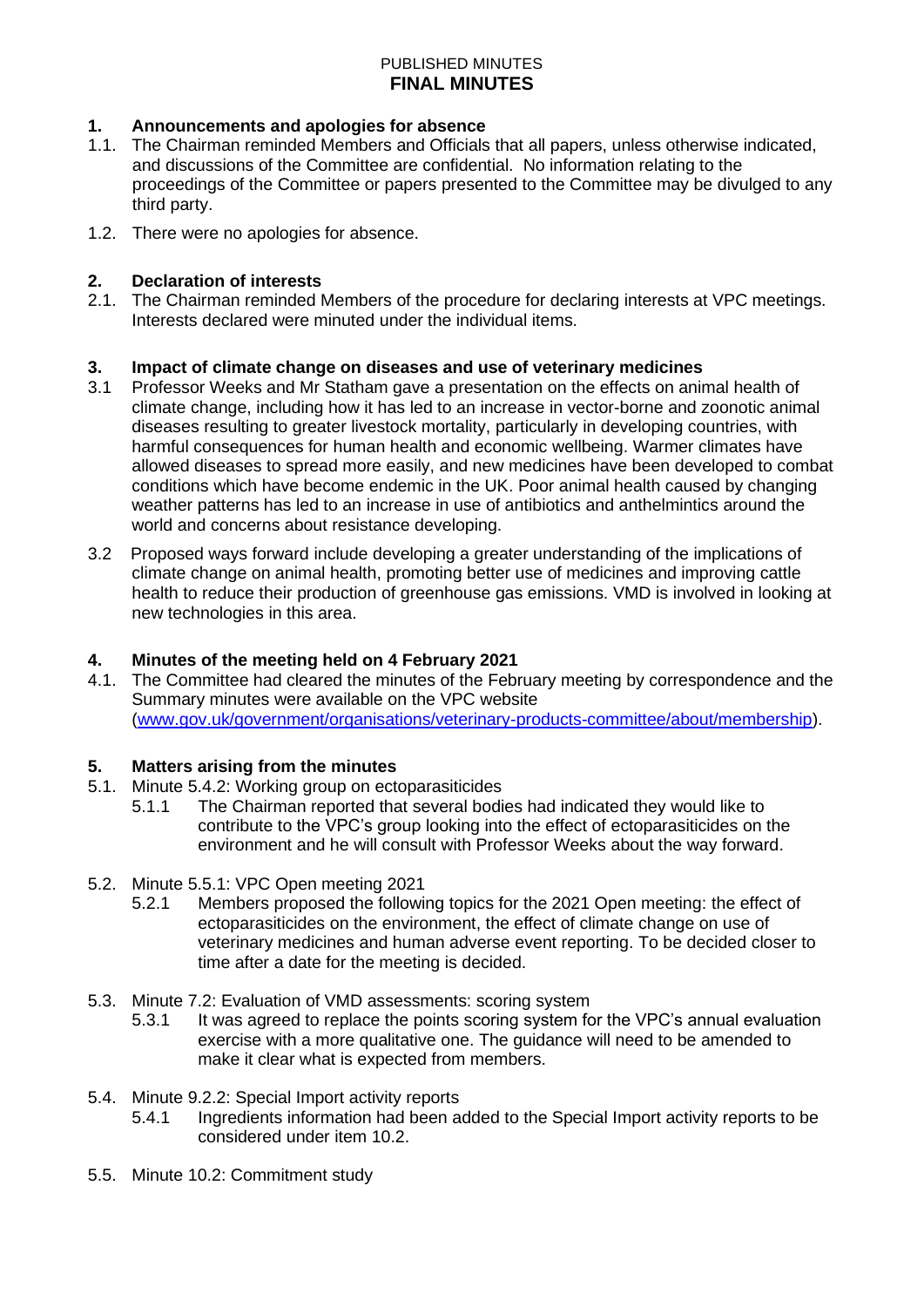- 5.5.1 VMD reported that the results of an efficacy study for a product following a change to its legal distribution category would not be available until 2023 when it will be presented to the committee.
- 5.6. Minute 10.3: Anthelmintic resistance
	- 5.6.1 The Chairman will write to the Animal Health and Welfare Board about the committee's concerns regarding increasing anthelmintic resistance.

### **6. The UK Pharmacovigilance report**

#### 6.1. **Introduction**

- 6.1.1 The Committee considered and commented upon the Pharmacovigilance Report for December to March 2021, which was presented by the head of the VMD's Pharmacovigilance Unit.
- 6.1.2 VMD officials had circulated a paper responding to questions submitted in advance of the meeting which included the progress on an article to remind vets of the importance of taking all SPC warnings into consideration when prescribing products.

#### 6.2. **Suspected adverse event reports in humans**

- 6.2.1 The committee commented on a human adverse event report where an owner developed hair loss, vomiting, diarrhoea and headaches after starting treatment of her dog with a compounded anti-cancer drug. The owner was reported to have used appropriate PPE. Members questioned what warnings were provided with this product. VMD stated that according to the regulations, the prescribing, use of and warnings given with these products is the responsibility of the prescribing vet. However, the extemporaneous product manufacturer has committed to providing further warnings on the packaging in future. VMD agreed to also review if other manufacturers produce this product, and if so, the warnings are also provided to them to include on their packaging.
- 6.2.2 Members questioned if VMD monitored the volumes of extemporaneous products manufactured and what the prescribing cascade is. One member provided an example of the use of a product when there is an authorised product available in New Zealand which could be imported. VMD agreed to provide the committee with information on the prescribing cascade\*. They informed the committee that VMD is currently reviewing the legislation and one of the topics under review is extemporaneous products and their oversight. Members requested information on the GMP oversight of extemporaneous products. VMD committed to providing further information but also reminded the committee that these products are not assessed by the VMD. It was agreed that VPC should write a letter to RCVS to encourage them to remind vets of the importance of providing suitable warnings with these products.

\*Post meeting note: Information is available at [The cascade: prescribing](https://www.gov.uk/guidance/the-cascade-prescribing-unauthorised-medicines)  [unauthorised medicines –](https://www.gov.uk/guidance/the-cascade-prescribing-unauthorised-medicines) GOV.UK (www.gov.uk).

6.2.3 A member raised concerns about the presentation of one adverse event in the report involving a vaccine for pigs and how little information was available. VMD confirmed that many adverse event reports are submitted by marketing authorisation holders. These often result from telephone enquiries from vets or owners who contact the MAH to ask for their advice after accidental self-injection. In these circumstances, the MAH often provides prompt advice and tells the individual to seek medical advice. They then re-contact the reporter to obtain further information for the purposes of adverse event reporting and are then often unable to obtain that information as the reporter no longer wants to engage and respond to the queries. The member questioned if there is any way of ensuring that adverse events reported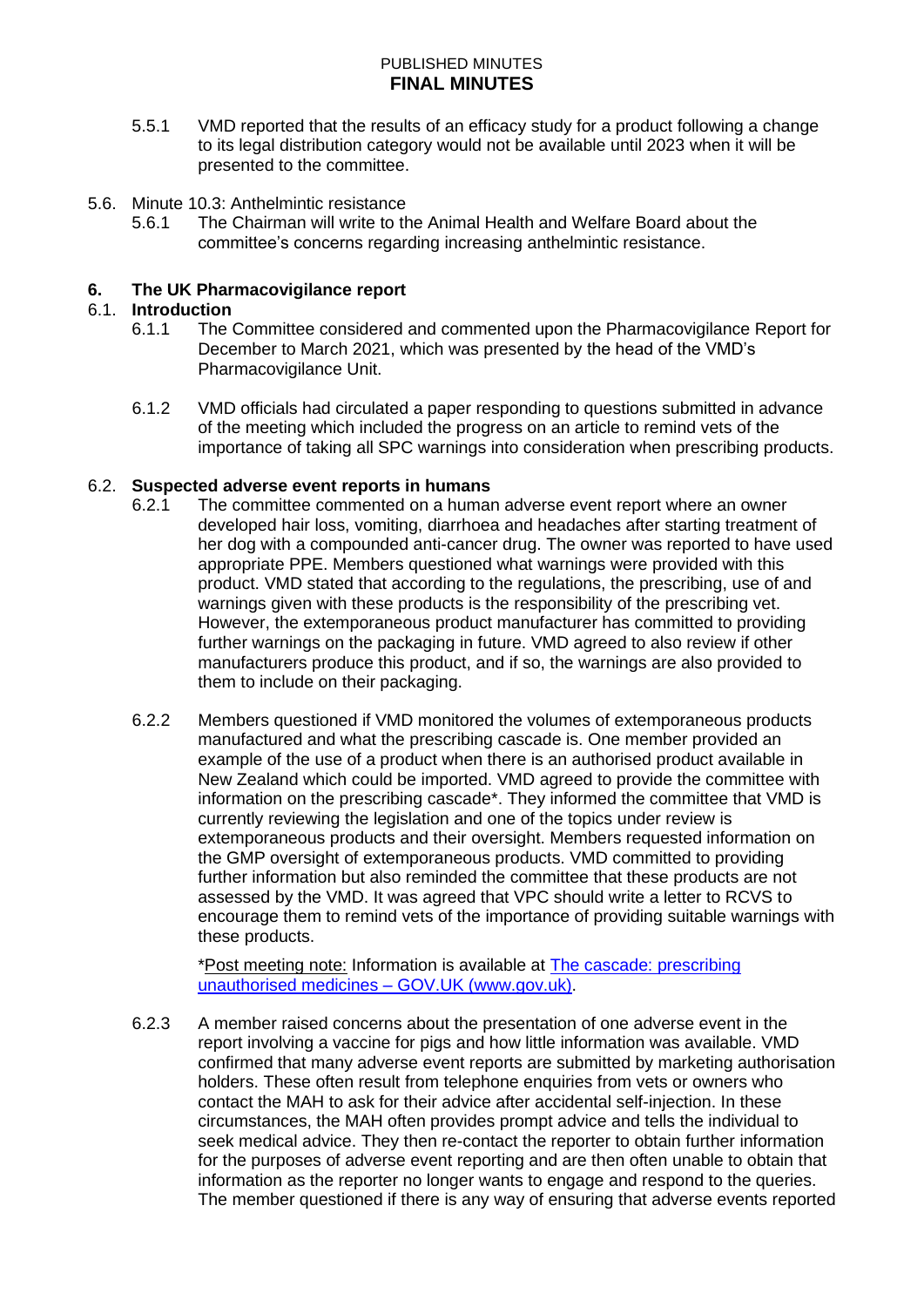to an MAH sales representative or technical advisor are reported to VMD. VMD confirmed that this is a legal obligation on the MAH to report these cases and during the pharmacovigilance inspections that VMD conducts, one of the aspects reviewed is the reporting of adverse events and the ability of MAH staff to recognise adverse events.

- 6.2.4 A member noted four human adverse event reports involving accidental injection for two related products. The member questioned why the report stated that there are no SPC warnings relating to accidental injection. VMD committed to review this and report back.
- 6.2.5 A member commented that they had seen a TV advert for a flea spot-on treatment where an owner was seen applying the product without using gloves. They were concerned that lay public might generalise such an application method to all spot-on products. VMD confirmed that there is only one spot-on product for dogs which requires the use of gloves, and therefore it is acceptable if the video related to a different product.

## 6.3. **Suspected adverse event reports in animals**

6.3.1 No questions were discussed in the meeting.

## 6.4. **Environmental incidents**

6.4.1 No environmental reports were received during this surveillance period.

## **7. Consideration of an application: ref no. 01807/2020**

- 7.1. The Committee examined evidence relating to an application for a variation to change the legal distribution category for a range of products.
- 7.2. The Committee provided advice for consideration by the VMD.

#### **8. Illegal supply of antibiotics in Northern Ireland**

- 8.1. There had been recent media reports of instances of veterinary surgeons supplying antibiotics (POM-V) from veterinary practice premises (VPPs) in Northern Ireland (NI) without appropriately prescribing them, in breach of the Veterinary Medicines Regulations 2013. VPC members had also been approached directly by a journalist for their comments.
- 8.2. VMD explained that it had responsibility for inspecting VPPs in NI and taking limited enforcement actions but in practice works closely with the NI regulatory authorities, the Department of Health (DoH) and DAERA. In this case, the DoH is leading on enforcement action and the VMD is being kept abreast through its regular meetings with DoH and DAERA during which information and intelligence is shared.
- 8.3. Members commented that it was a widespread issue that had been going on for a long time and felt the response from the authorities had been slow. VMD noted that they can only take action based on evidence and welcomed feedback on how to make improvements. It was noted that it was difficult for whistleblowers to report their own suppliers and it was good that this issue had come to light and action is being taken.
- 8.4. It was agreed that in future any members receiving requests from journalists should avoid giving opinions on behalf of the committee and refer the matter to the chairman and VMD. The guidance for new members will be revised accordingly.

#### **9. Legislation update**

9.1. VMD reported that it the Medicines and Medical Devices Act 2021 had been passed which now gave it primary powers to amend legislation. The Veterinary Medicines Regulations 2013 are being updated to reflect changes to the medicines landscape and cover any gaps, as well as making the UK an attractive place for industry and organisations to deal with post